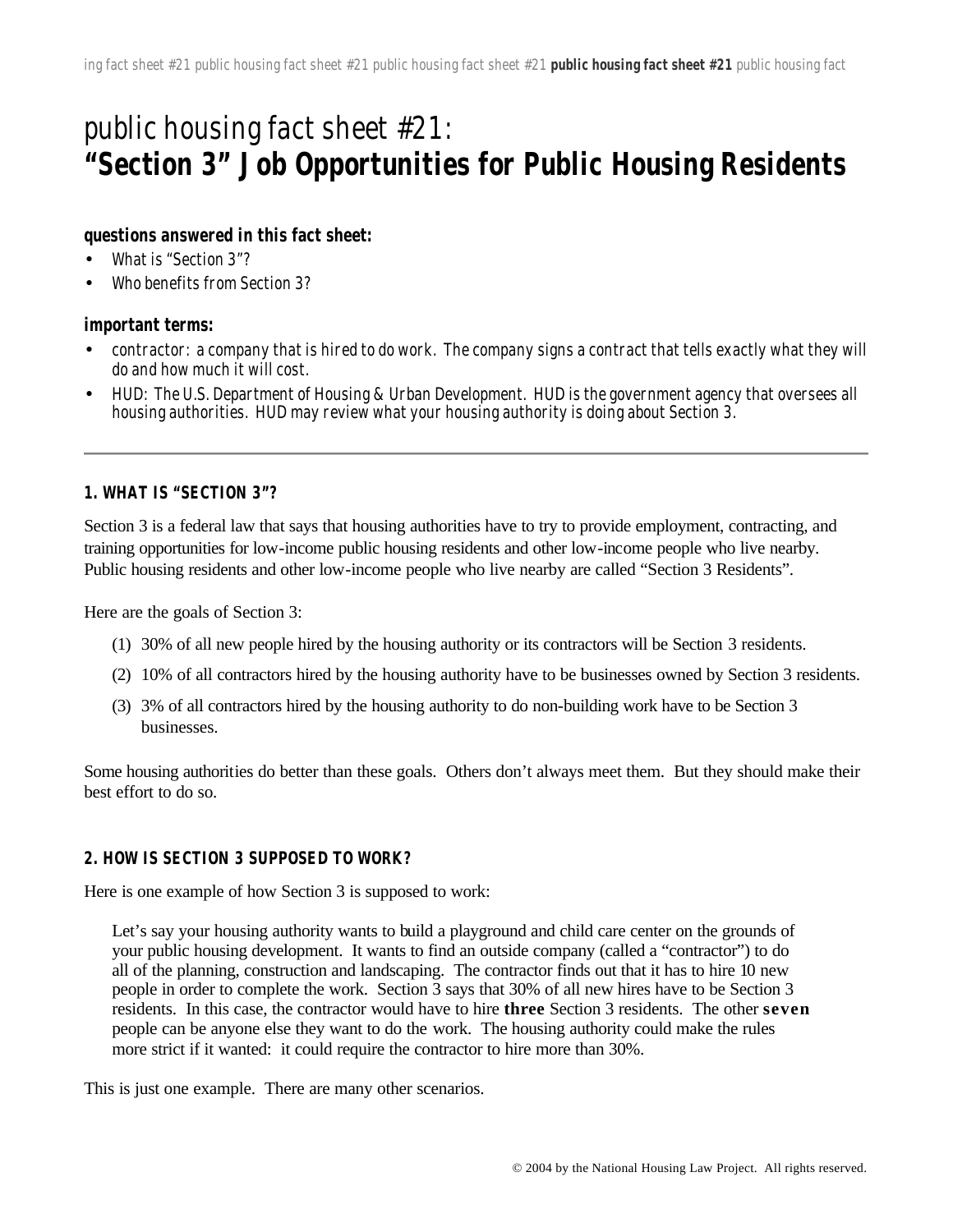## **3. WHO IS A "SECTION 3 RESIDENT"?**

A Section 3 resident is:

- a public housing resident
- a low-income person who lives in the area

## **4. WHAT IS A "SECTION 3 BUSINESS"?**

A Section 3 business is:

- a business that is majority-owned by a Section 3 resident or residents
- a business that has a good number of Section 3 residents as employees. Out of the permanent and fulltime employees, about one-third have to be Section 3 residents.
- a business that commits to hire Section 3 businesses as "sub-contractors". (A business that receives a contract from a housing authority to do work can then hire another business to do some of the work.) For the larger contractor to get credit as a Section 3 business, the Section 3 subcontractors have to receive 25% of the original contract amount.

## **5. WHO GETS A JOB OR CONTRACT FIRST?**

To meet the Section 3 goal of 30% of new hires, some people take priority over others when jobs become available. The following list is used to decide who is offered a job first:

- (1) public housing residents who live in the development where the work will be done
- (2) public housing residents who live in other developments
- (3) participants in HUD Youthbuild (a community program for young people)
- (4) other low-income residents who live in the area (including individuals who get Section 8)

These same priorities apply to selecting Section 3 contractors to meet the Section 3 goals.

## **6. WHAT KIND OF JOBS ARE AVAILABLE THROUGH SECTION 3?**

Many different kinds of jobs and training opportunities are available through Section 3.

The first big category is called the "building trades". This includes positions like: carpenters, masons, electricians, roofers, pipe fitters, and laborers. Some estimates say that more than 16,000 jobs in the building trades should be available each year from Section 3. People who work in a building trade can make very good wages, especially if they join a union.

Also, there are job and training opportunities for positions in management, maintenance, and operation of public housing. Job activities include clerical, maintenance and supportive services.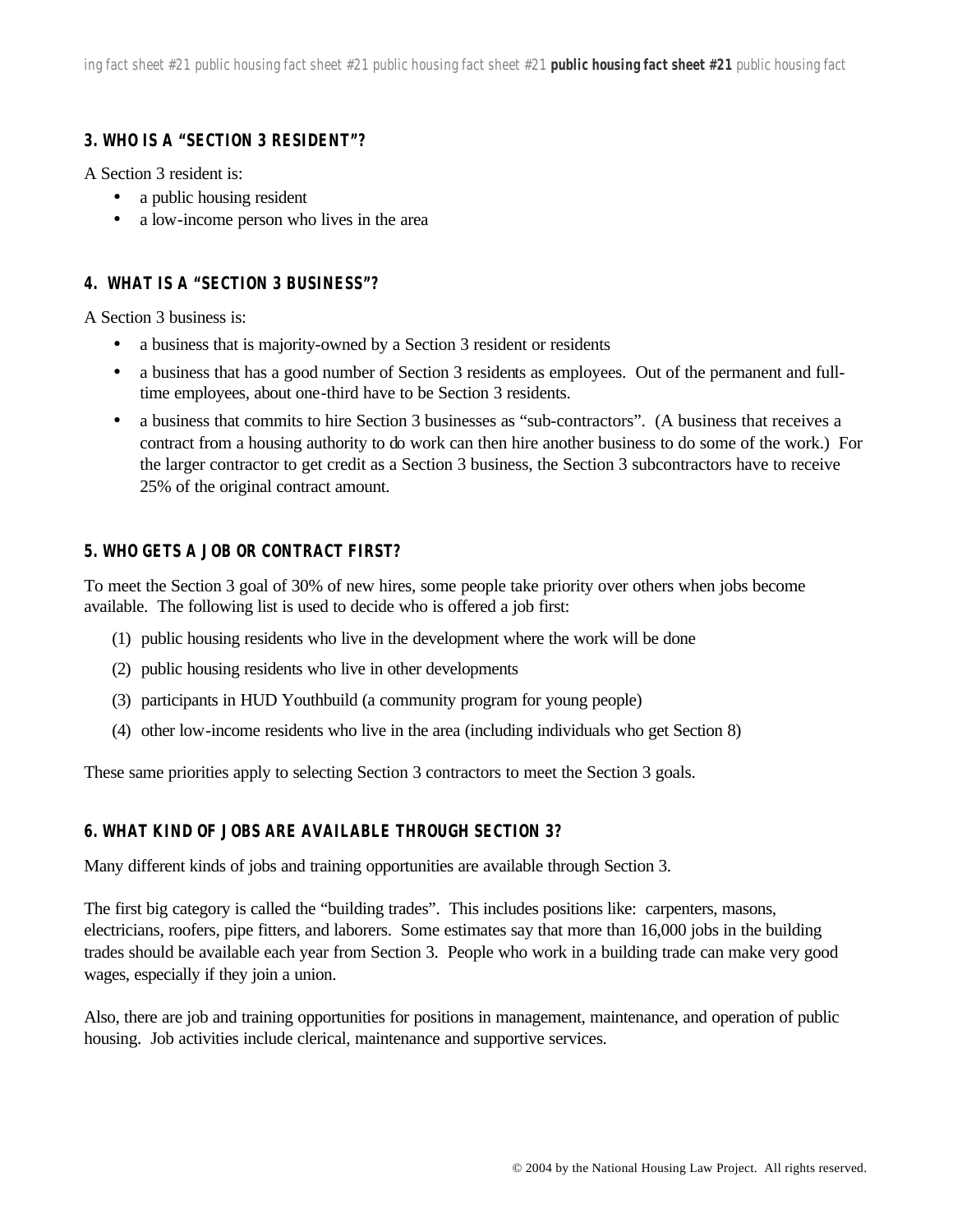#### **7. HOW CAN YOU FIND OUT WHAT YOUR HOUSING AUTHORITY IS DOING ABOUT SECTION 3?**

You can find out by looking at your housing authority's annual PHA Plan. There should be a "Section 3 Plan" attached to the PHA Plan. The Section 3 Plan is a separate document and will have more details about what your housing authority is doing about Section 3.

Residents have a right to read and review these documents. The best thing to do is ask your housing authority for a copy. For more information about the PHA Plan and the PHA Plan process, see "Public Housing Fact Sheet #1: Annual and 5-Year PHA Plans."

#### **8. WHAT GOES INTO THE SECTION 3 PLAN?**

Your housing authority should write down the details of its Section 3 program. It should include the steps it will take to meet its Section 3 goals, help residents get training and find work, and help Section 3 businesses get housing authority contracts.

There are many Section 3 activities that a housing authority can do to help residents build employment skills and find jobs and to assist Section 3 businesses. Listed below are examples of good Section 3 policies.

Your housing authority can plan to:

- provide training for residents
- advertise training opportunities in community
- give out information on Section 3 and ask the Resident Council to help
- sponsor resident meetings that talk about job information
- help residents with job interviews and job applications
- work with outside agencies to help find and hire Section 3 residents
- hire a permanent staff person to be the housing authority's Job Coordinator
- keep track of eligible Section 3 residents so they can be contacted easily
- always tell contractors to hire a specific number of Section 3 residents
- create a Section 3 Committee to review the housing authority's Section 3 efforts. The Committee could include residents, union members, contractors and a legal services attorney.
- refuse to do business with contractors who did not meet Section 3 goals in the past

In trying to hire more Section 3 businesses, your housing authority can plan to:

- advertise contracting opportunities to Section 3 businesses
- ask the Resident Council to identify Section 3 businesses
- keep track of Section 3 businesses who want to work for the housing authority
- help Section 3 businesses apply for a contract
- help Section 3 businesses get low-interest loans and take care of other business matters
- help Section 3 businesses find government assistance programs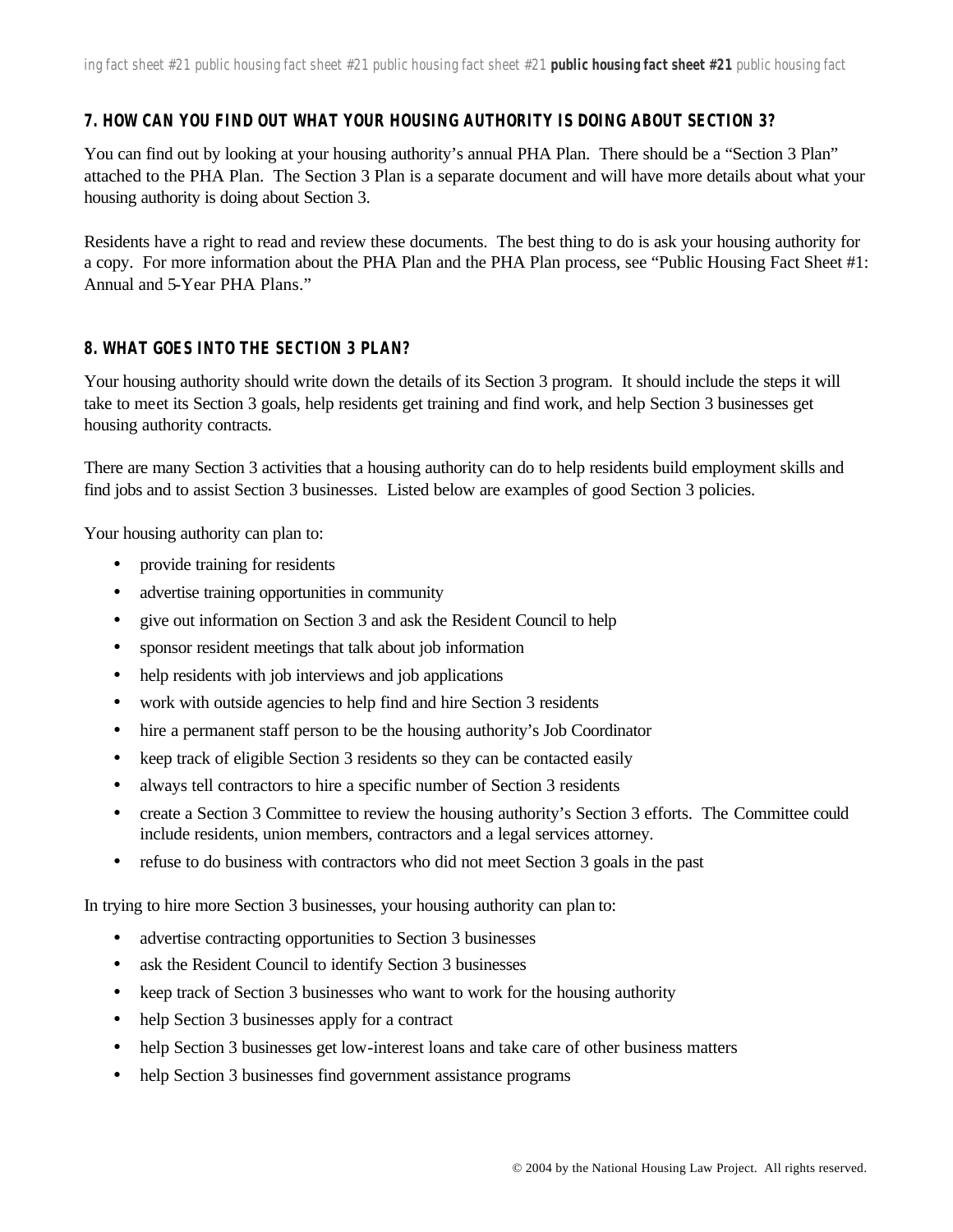Also, a housing authority should evaluate its Section 3 activities every year. It should ask: Are we meeting our Section 3 goals? How many Section 3 residents getting training and finding work? How many Section 3 businesses are we contracting with? If the goals are not being met, the housing authority should take action to make improvements, meet its goals, and change the Section 3 plan if necessary.

## **9. WHERE CAN YOU FIND OUT MORE ON SECTION 3? WHAT SHOULD YOU DO IF YOUR HOUSING AUTHORITY IS NOT FOLLOWING THE RULES?**

Section 3 can be very complicated. There are a lot of rules and a lot of details.

You might have a lot of questions about Section 3 and you might want to know what your housing authority is doing about it. Below are some ideas about how you can learn more about Section 3 and your housing authority's plans.

- **1. Get involved in the PHA Plan process.** Every year, residents have the opportunity to participate in the PHA Plan process. This is a chance to speak up, ask questions and talk about housing authority policies. It is the best time to ask about Section 3 and what your housing authority is doing to increase jobs for residents.
- **2. Contact a local housing advocate.** Section 3 rules can get very complicated. Legal services attorneys/advocates from your community may be able to help. If you and other residents want to know more about Section 3, the attorney/advocate might be able to come in and do a training session on Section 3 for residents. He or she might also be able to meet with your housing authority staff and ask about their Section 3 activities and plans.
- **3. Contact other community members.** Contact others interested in increasing employment. There may be other groups in your community who can help you with Section 3 issues. For example, unions, organizations of minority- and women-owned businesses, community development corporations, and job training organizations may be interested in Section 3.
- **4. Contact HUD.** HUD is the government agency that is in charge of your housing authority. HUD makes the rules and may be able to provide training on Section 3 for residents and housing authority staff. If you believe that the housing authority is not doing what it should with Section 3, you can also send a letter to HUD asking for a "Section 3 compliance review" of your housing authority. That just means you want HUD to find out what your housing authority is doing—or not doing—about Section 3.

The letter can be signed by any resident. It can also be signed by a group of residents, the Resident Council, or the Resident Advisory Board. More than one person can send a letter.